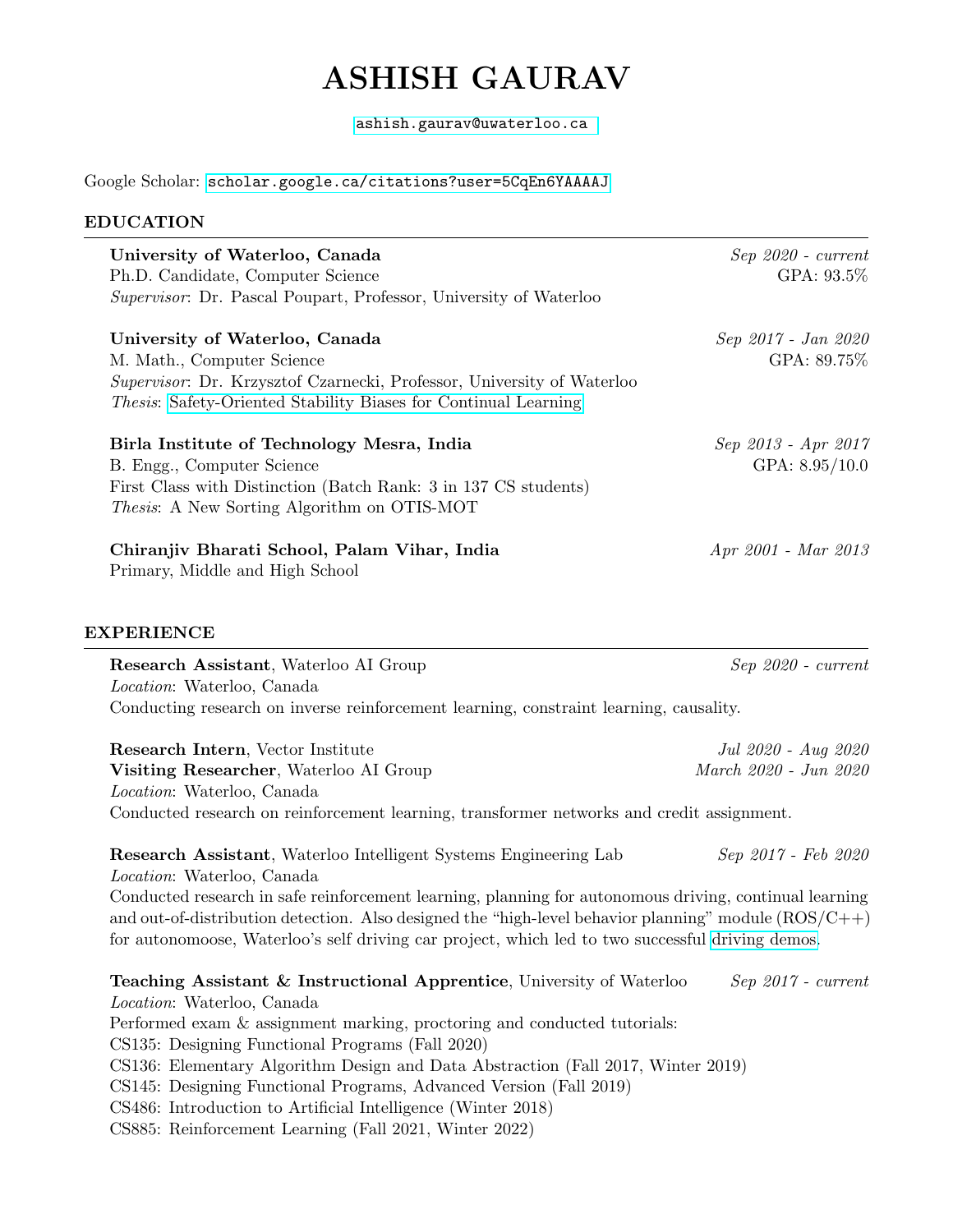Subject Matter Expert, University of Toronto (part-time, remote) Jul 2018 - Oct 2018 Supervisor: Dr. Steven Waslander, Associate Professor, University of Toronto Designed content, including presentations, structure and scripts for three teaching modules in the [Coursera Self-Driving Cars Specialization.](https://www.coursera.org/specializations/self-driving-cars)

# Software Engineering Intern, Google May 2016 - Jul 2016

Location: Mountain View, United States Host: Andrew de los Reyes, Software Engineer, Google (Non disclosure) Worked on sandboxing technology for Chrome OS.

# PUBLICATIONS

## Transfer RL for Autonomous Driving: From WiseMove to WiseSim

A Balakrishnan, J Lee, A Gaurav, K Czarnecki, S Sedwards ACM Transactions on Modeling and Computer Simulation, Vol. 31, Issue 3 [dl.acm.org/doi/abs/10.1145/3449356](https://dl.acm.org/doi/abs/10.1145/3449356)

#### Simple Continual Learning Strategies for Safer Classifiers

A Gaurav, S Vernekar, J Lee, V Abdelzad, K Czarnecki, S Sedwards Workshop on AI Safety (SafeAI), AAAI 2020 [ceur-ws.org/Vol-2560/paper6.pdf](http://ceur-ws.org/Vol-2560/paper6.pdf)

#### Out-of-distribution Detection in Classifiers via Generation

S Vernekar, A Gaurav, V Abdelzad, T Denouden, R Salay, K Czarnecki Safety & Robustness in Decision Making Workshop, NeurIPS 2019 [arxiv.org/abs/1910.04241](https://arxiv.org/abs/1910.04241)

#### WiseMove: A Framework to Investigate Safe Deep RL for Autonomous Driving

J Lee\*, A Balakrishnan\*, A Gaurav\*, K Czarnecki, S Sedwards\* International Conference on Quantitative Evaluation of Systems 2019 [link.springer.com/chapter/10.1007/978-3-030-30281-8](https://link.springer.com/chapter/10.1007/978-3-030-30281-8_20) 20

#### Design Space of Behaviour Planning for Autonomous Driving

M Ilievski, S Sedwards, A Gaurav, A Balakrishnan, A Sarkar, J Lee, F Bouchard, R Iaco, K Czarnecki [arxiv.org/abs/1908.07931](https://arxiv.org/abs/1908.07931)

#### Analysis of Confident-Classifiers for Out-of-Distribution Detection

S Vernekar\*, A Gaurav\*, T Denouden, B Phan, V Abdelzad, R Salay, K Czarnecki Safe Machine Learning Workshop, ICLR 2019 [arxiv.org/abs/1904.12220](https://arxiv.org/abs/1904.12220)

#### SELECTED COURSE REPORTS

Spotify-viz, an interactive visualization system [\(CS 889\)](https://drive.google.com/file/d/10VYIxpHjdZQwbLgaiDMSGiL_Z_pL8B1y/view?usp=sharing) Bayesian neural networks, for adversarial attack and defense [\(CS698\)](https://drive.google.com/file/d/1ahPdM1G13VlOgfCZCz2JSWp6Zbst5f1t/view?usp=sharing) Causal discovery for small graphs, using probabilistic programming [\(CS 842\)](https://drive.google.com/file/d/1UF6oYSclqEN4EPCPn8br7vmHf1FMz8B9/view?usp=sharing) Causal discovery algorithms, a survey [\(CS 886\)](https://drive.google.com/file/d/19YDu3fAFQOlrhHAfl__qKu4jjTJKp8TI/view?usp=sharing) Flappy bird, applying bootstrapped DQN with UCB [\(STAT 946\)](https://drive.google.com/file/d/13UtQPwtSYE57nDEWtzXsdiyDjsMfyJbD/view?usp=sharing) Capsule networks, reproducing [Sabour et al. \(2017\)](https://proceedings.neurips.cc/paper/2017/file/2cad8fa47bbef282badbb8de5374b894-Paper.pdf) and some critique [\(STAT 841\)](https://drive.google.com/file/d/1e5G4esSOQX7_dI2MxUogPt9rtUZpAXg5/view?usp=sharing)